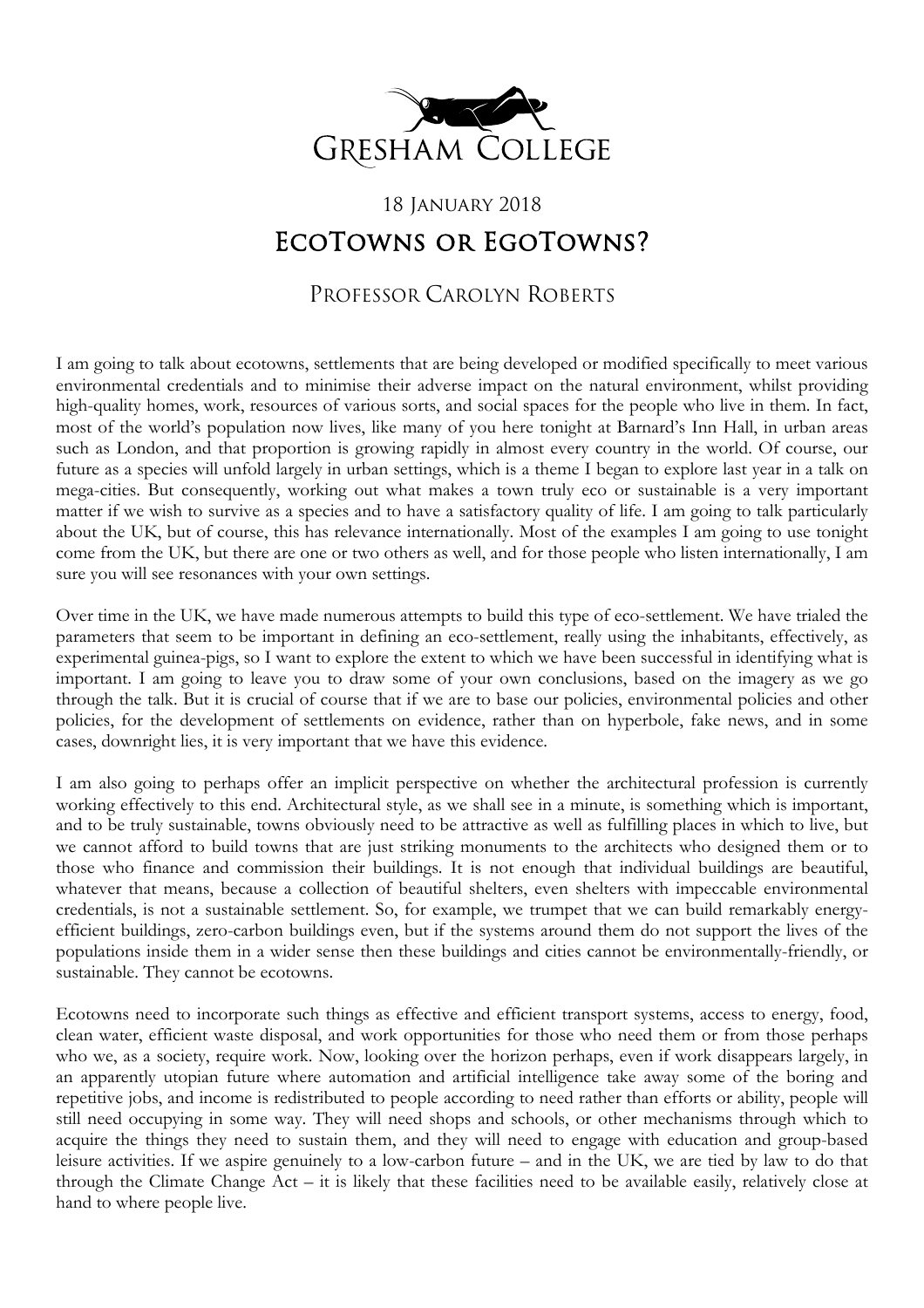So, those are important parameters in determining what an ecotown might be. Many people would also say, for example, that ecotowns need to incorporate green space, not only for biodiversity reasons but to maintain the mental health of residents, particularly children. Ecotowns perhaps also need to accommodate diversity in their populations to include people of all ages, with differing needs, and to provide opportunities for these people to meet and mix and to be entertained. So, we need settlements, if they are to be sustainable, that are equally economically and socially viable, as well as being environmentally-benign.

Before we start to look in more detail at this, I want to take you on a stroll around a small, very traditional English settlement, so that we can inspect and reflect on some of the features of towns that are commonly viewed as attractive to residents. That attraction, as many of you may agree, I suspect, arises largely by the gradual accumulation of buildings over centuries. Now, let us look at some pictures.

Traditional English villages and small towns commonly have public space at their heart, with groups of houses around some sort of monument, often a war memorial in England. Locally-sourced building materials are typically used. Here, we can see stone, stucco, brick, knapped flint and old agricultural buildings may have been redeveloped for residential use. These traditional villages are often lined with houses, often opening directly onto pavements, with small yards behind. They have historical remnants – dovecots, in this case. We get Georgian and Victorian houses intermixed in these settlements  $-19<sup>th</sup>$  Century villages sometimes included community-managed housing, such as alms-houses for poor, elderly or otherwise needy people. These settlements may include buildings with unusual architectural characteristics, built to fit into odd spaces. There may be shops scattered among the houses. Some buildings with distinctive characteristics, such as some Edwardian style with wrought-iron pillars. Traditional English villages of sufficiently large size usually have one or two shops that meet residents' immediate needs for things like grocery and ironmongery, or indeed confectionary.

The shops here in this settlement are lovely, in every sense. The sign on the right tells us, in the small print, that the shop is a "purveyor of super-lovely things". Public web-postings repeat how lovely the shops are – "Lovely individual shops, a quilters' paradise, a beautiful bead shop, wonderful clothes shops, a Waitrose," – for those internationally, that is an upmarket supermarket – "lovely cafés, bike shops, gift shops, flower shops, along with a lovely garden centre and food shops which specialise in Dorset produce, from olives, wine, chocolates, and of course Dorset Cereals." Some of you are probably beginning to get a little bit ahead of me here in where this is. Again, we have got re-purposed warehouses and industrial premises. Apparently, we have got a lovely arcade where you walk to Waitrose. We have got a butter market, a very traditional British construction of 16<sup>th</sup>, 17<sup>th</sup>, 18<sup>th</sup> Century to accommodate weekly or monthly fairs and markets. Whilst the ravages of time are apparent in some of the buildings –the yellow stucco building here is leaking dye from the brickwork underneath and there is some evidence of rot in some of the woodwork in some of these properties, there are well-appointed buildings, some of which are distinctly strange in this kind of location. So, here, we have got a building with some rather odd pillars at the top, and alongside the Georgian townhouses, we have got Italianate style villas and what appears to be – and there is another one – and what appears to be a French chateau. Now, as I said, some of you may be well ahead of me here. All is not as it seems in this place.

It is Poundbury in Dorset. The dates on some of these buildings give it away. You can possibly just see that one says 2009, as does the crest of the Duchy of Cornwall. It is instigated, or it was, Poundbury, instigated by Charles, the Prince of Wales, in the interests of establishing an environmentally-friendly settlement and promoting traditional vernacular architecture. Planning for this urban village was done by an architect or an urban designer called Leon Krier. Construction began only in the late 1990s. Now, it is something of a filmset, it is very artificial. I think the Prince of Wales' sincerity cannot be doubted, and he has obviously continued to push forward his views on architecture and ecology over the last 30 years, very energetically. But this is a big experiment, with some 3,000 residents. Poundbury is effectively a suburb of Dorchester, which has a population of about 20,000, rather perhaps than an ecotown in its own right. It has attracted both plaudits and criticism. One architectural reviewer described it as "fake, heartless, authoritarian, and grimly cute". Being rather more critical of the residents, another, again architectural, reviewer characterised it as "an over-sanitised middle-class ghetto that has a whiff of resignation that there is nothing positive to live for, so we must retreat to the past". As I said, in places, it smacks of a movie-set, with little behind the frontages. Perhaps, therefore, this is not an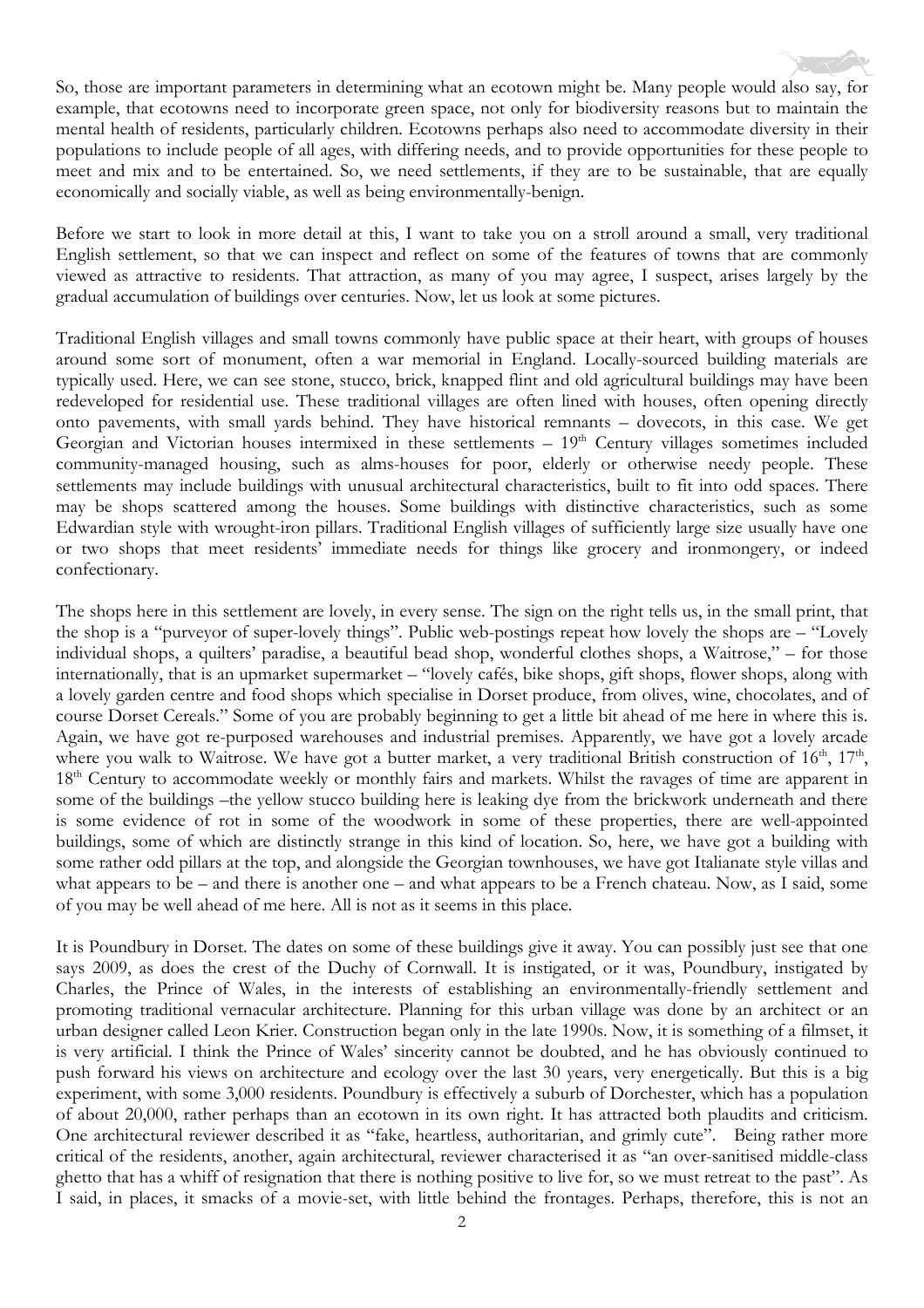ecotown, but an egotown, resulting from a prominent person's desire to shape the landscape in his own way and the architect's intentions of leaving a legacy of memorable, if rather strange, buildings.

Having said that, it certainly does have some of the characteristics that seem desirable for an ecotown. It has a school, which is in very modern buildings, not unlike a school I think you would see anywhere else. It has jobs, some jobs within walking distance of the housing. I do not know how many people are employed making breakfast cereal, but presumably some local people. It has accommodation for senior citizens. I do think this image, if you see there, it says "Apartments for the over-70s – hurry, selling fast" I think it looks rather like a car-park for the elderly. I do not know what you think, but multi-storey car-park for the elderly. A third of the houses are for rent, and there is public transport. I do not know how frequent it is. It is run by electric buses to nearby Dorchester and Weymouth. Nothing came while I was standing there, but there is a bus service, and there are restaurants and cafés. There is a lovely supermarket, apparently, with a lot of parking in the centre of town.

Roads are not all demarcated for cars, and that is supposed to encourage reduced speeds, and there is provision for cyclists. The number of garages is interesting too. It seemed to me relatively small, walking round - I did not do a numerical analysis – but there are lots of yards and car-ports for parking. The disadvantage – obviously, the intention is to remove both the need and the aspiration to drive. In fact, it is apparent from the Census, from various local authority statistics, that car ownership is higher amongst Poundbury residents than the regional norm, which is perhaps rather unfortunate, given the aspiration. But this is an affluent place. It is an affluent and rather elderly place, according to the data that is held by the local authority. Housing is relatively densely placed. It is about 15 or 20 houses to the acre. Most of them do not have significant garden space, but the countryside is accessible, at least now, when this is at a size of 3,000 or so residents. The variety of architectural styles and rather chaotic street layout are almost bewildering, and that is a characteristic too of an organically-grown settlement, but despite that, despite some of these positive attributes, as you see from the sign here, the roadsign, which has been carefully amended by somebody on the way into Poundbury to remove the "Poundbury" notice and put "Ugly Buildings", not everybody likes it.

It is quite difficult to find out what residents think because residents have an interest in saying this is a lovely place to live, particularly if they are trying to move out. But I would say, if you look on TripAdvisor, which obviously reflects, largely, the interests of visitors, support is rather muted. You can see there, just on the lefthand side of the screen, that, on average, it is "average", and if you look at the commentary, there is quite a lot of very negative comment, particularly from young people, saying there is nothing to do here. Now, I have to say, the village where I have, there is similarly lots of negative comment from young people saying there is nothing to do here either, as I say, it has not been universally welcomed.

Architectural quality, of course, is a matter of individual judgement. Buildings may be beautiful in the eyes of their beholders, and of course, attractiveness can also be generated from the way in which buildings function. If you have a building which has an intrinsically low environmental impact, that might be regarded as stunning just in its own right, regardless of what it looked like.

This is a building in Vienna. It is the Vienna Museum of Art, sitting amongst the traditional red roofs. It has impeccable environmental credentials. In fact, so strange is its appearance, somebody described it as "a giant slug". Those are solar panels on the top of it, by the way. So strange is its appearance that I checked it on Google Earth before including it in the lecture. I did not take the photograph myself, and I thought it might be an example of an elaborate hoax or some fake news, but it is, apparently, real, and there you can see it on Google Earth. And some people think it is beautiful. So, architectural qualities are in the eye of the beholder.

This is a building in Mumbai, in India. Again, great environmental credentials, good energy efficiency, access to green space, and so on. I am not sure about whether it is a beautiful building or not. Architects say that it is.

Closer to home, here we see some buildings being constructed in Hemel Hempstead, a set of apartments that are apparently "a beacon of sustainable luxury", whatever that is – it might be an oxymoron. Beacon, of course, is the developer of this building. It has all the latest environmentally-friendly technology. It has windows that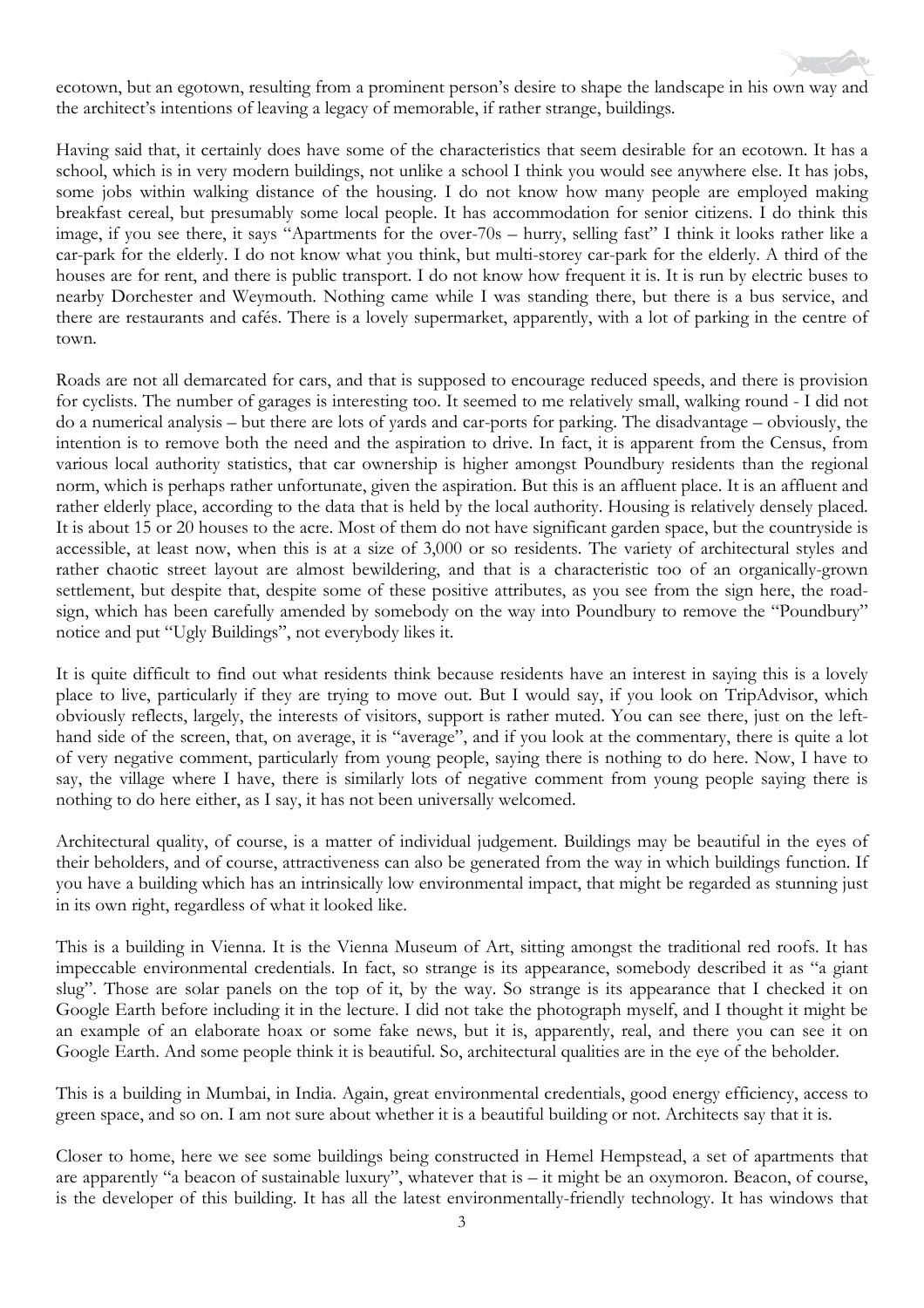darken automatically. The structure is carbon-neutral, at least as far as its day-to-day operation goes, so the blurb says.

The point here is that environmental – individual buildings incorporating the latest environmentally-friendly technology do not necessarily make for a settlement that is sustainable overall. You can, of course, reach your own conclusions on whether you would like to live in any of these settlements or around the buildings in Mumbai and Vienna.

Technology can be deployed in some very strange ways. Green-roofs, for example, often cited as an intrinsic necessity for an ecotown, they take up the rainwater, reduce the runoff of rainwater, encourage infiltration and carbon uptake by plants. These are sedges, I think, on this image, which is in Scandinavia somewhere. They can be very significant in eco-design, but not all green-roofs are genuinely adding to sustainability. This is a great one. This is a tiny green-roof over a petrol-pump in Malmo in Sweden. So, I have got mixed views about that and whether that is a legitimate part of an ecotown.

Really good environmental technologies, apparently, generate unforeseen side-effects. This is a system – I do not know if any of you have seen this – this is a system called Envac, which is a waste removal system. It has been trialed, it was trialed in Hammarby in Sweden, where the inlets to this thing are put inside apartments, as well as outside in litter bins, and it is being trialed in Wembley, in London. I have not seen it and I do not know if anybody here has seen it, but what happens is the waste is sucked away into underground sorting systems. You can see part of the network there, on the left of the image, and there is a very complex set of networks under the streets, where the waste just gets – you can see a bag of waste there just getting sucked along. It is very stylish, it looks very technologically-advanced, but of course it does require very significant energy to operate it, and it does seem to reduce littering but at the expense of carbon emissions. So, not all environmental technology is either appropriate for an ecotown or, indeed, for anything else that might be regarded as being environmentally friendly. If, of course, you could power this from solar or renewables of some sort, you might be in a different ballgame, but now, that is not the case in Wembley.

Other approaches to eco-settlements eschew technology almost altogether. This is somewhere in Pembrokeshire. The photograph was taken in 2011. It looks rather like a hobbit house, I think. It is a lowemissions and low-impact settlement, no mains power, no water, no waste collection, and built using local materials, all of which would seem to be very environmentally-friendly. It is got wood, cob, earth, turf roof, wool insulation and so on, and 75% of resource is generated on-site. There is a picture of the residents there in the image on the right. The problem with it of course is that, when these things were built, it nicely demonstrated one of the main issues around ecotowns and villages, and that is that there can be tension between national policy – we want to house people and we want to house people in an environmentally-friendly way, with good quality housing and so on – but, locally, there may be objections, and of course, in this case, there were cited objections [and/of] a number of breaches of the planning guidance. The one I liked particularly was the fire hazards because one of the houses had an open-fire under the bath, and presumably, you would have to be careful before you dropped the baby into it that you are not dropping it into boiling water, or perhaps they are so cold anyway that that does not arise. Outside composting toilets, which are not part of national guidelines on settlements these day, and they used unspecified but recyclable materials and could not demonstrate where they had come from in every case. In fact, retrospectively, these settlements were given planning permission, and perhaps, you know, if we look at them, those conform to some people's idea of what an ecologically-benign settlement might look like, but of course begs the question of whether you would like to live in one. I am not sure I would. It is a bit open-plan I think inside for my taste. So, that tension then between national policy and local implementation.

This is the Tread Lightly Ecovillage proposal in the Cotswolds, put in by a design studio. It has not been built, as far as I know, but it was supposedly a Code-6 village. Code-6 refers to its impeccable environmental credentials in relation to energy-efficiency. As it says here, it will employ "state of the art, zero-carbon systems to power and heat itself", and it talks about community being created through the design, "encouraging interaction of people, places and activity". If you look very carefully, you can see there is a group in the bottom right-hand corner swimming together. I think fun is important, of course, and the designer has said the lakes will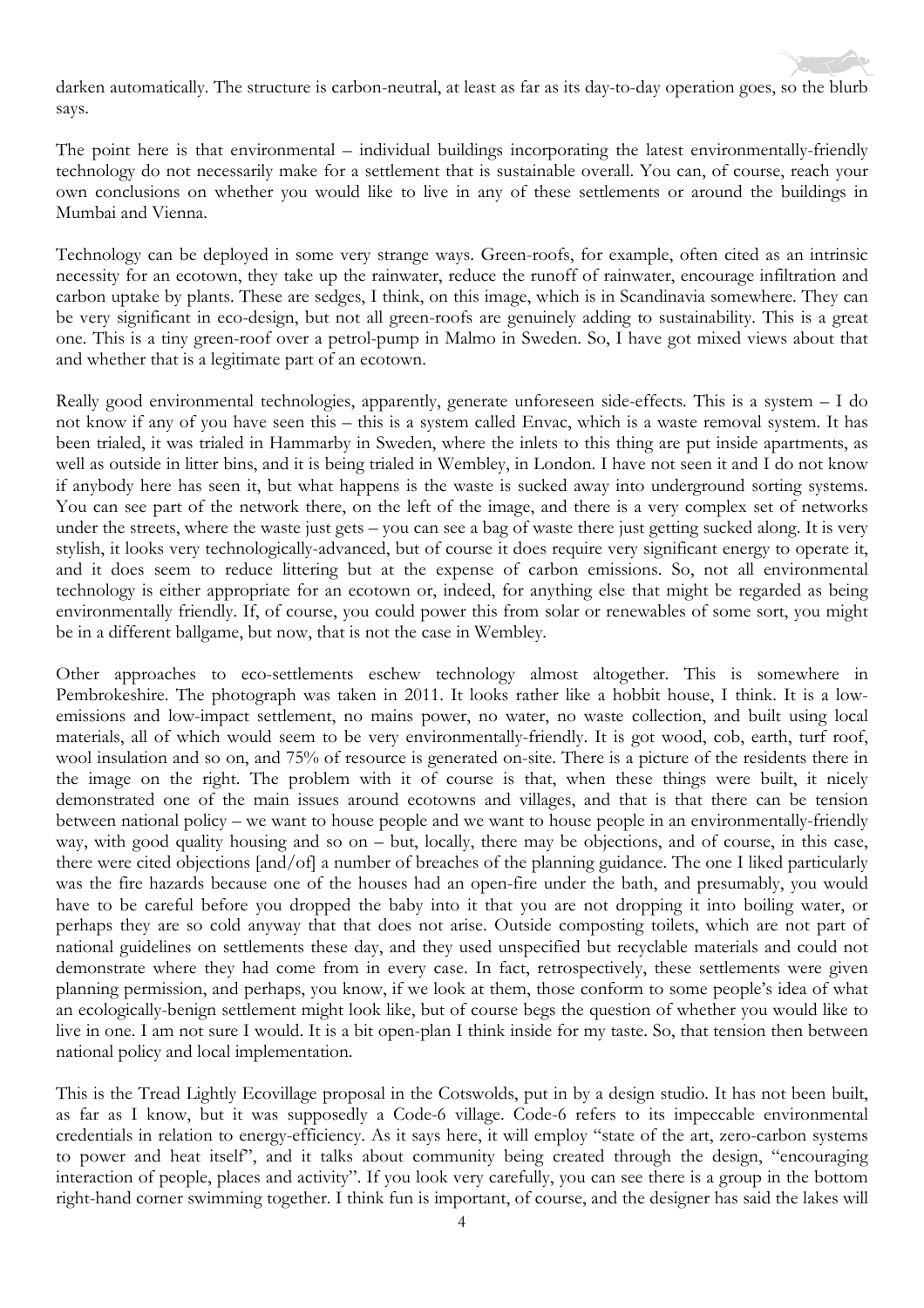take on the Tread Lightly identity and the lakes will shape the village's footprint. It concerns me rather that a minor change in the hydrological balance, for example in relation to climate change, might produce the swimming in the living room rather than outside in the pool, but that is a different form of ecovillage, clearly. I do not actually like it. I think the design is rather ugly, and I think the layout is absolutely appalling – some buildings there that look onto the back of other people's properties. So, it is not very exciting, not very interesting, and I think probably not very clever.

In terms of genuine attempts and urgent attempts to do it, many of you will be aware of the very serious earthquakes in Christchurch in New Zealand a few years ago, and so they were faced with real questions about how to rebuild very large areas of the city in an environmentally-friendly way, and this is the kind of thing that they were looking at. One of the things which became important to them when they were doing this, because of the experience of the earthquake, was that their ecotown which they wanted to do had to be a food-resilient town, in which case, they started to incorporate into the design opportunities for growing food within the city boundaries, and you can see there some raised beds for vegetables and some greenhouses and so on.

Now, I will just show you a little video here about a London eco-community.

[Video plays]

*We are consuming resources much faster than the planet can regenerate them, so we are going to have to look at living in ways which mean we use these resources much more efficiently, and we have an increasingly urbanised population consuming more, so these are some of the problems that we are going to have to face up to in the next few years.*

*If we are going to build new homes, they are going to be there for 50 years or more, and so we need to set things up sustainably now so that we're being resource-efficient for the future, and it is not just about the environment, it is about saving money and it is about a better quality of life.*

*The way people live in most ordinary homes is actually quite unsustainable. They have homes which consume a lot of energy. It is not easy for them to live without a car. It is not easy necessarily for them to recycle.*

*So, at BedZED, we have tried to make the green choice the easy choice. We have got very energy-efficient homes, so you just live in them as a normal home, but your carbon footprint is reduced.*

*Although we thought you have got to save energy in the buildings, it was as much about the choices and the decisions we make every day - choosing to walk to the shops instead of jumping in the car, using renewable energy. It is just about not being wasteful. When we started working on BedZED back in 1997, sustainability was much more of an enthusiast, fringe activity, and now it is really mainstream – everybody understands their carbon footprint and knows they need to do something about it.*

*When we started this project, it was unusual. So, for example, this was the first zero-carbon development proposed in the UK, but now, in fact, it has become government policy, and large numbers of companies now are starting to look at all sorts of green technologies. Governments are looking at policies which will support this sort of development.*

*Sometimes, you hear what ministers say and you have to almost pinch yourself, which is fantastic. I think what we need to do now is really deliver in scale though. You know, there is lots of talk, lots of policies. What we have really got to do now is really tackle this mainstream.*

That short video is about a community housing scheme called BedZED in London and I think it illustrates some of the aspirations of ecotowns very nicely. The project, as you will have seen on there from the text on the screen, was initiated by an organisation called Bioregional, about 20 years ago, developed in partnership with a charity, the Peabody Trust, and designed with architects called Zedfactory, who are also part of the BedZED group, and Arup Engineers. Now, Peabody, interestingly, is one of the largest and longest-established providers of social housing in London, and the accommodation in this settlement is very mixed, ranging from onebedroom apartments to four-bedroomed houses. Half were sold on the open market, a quarter were reserved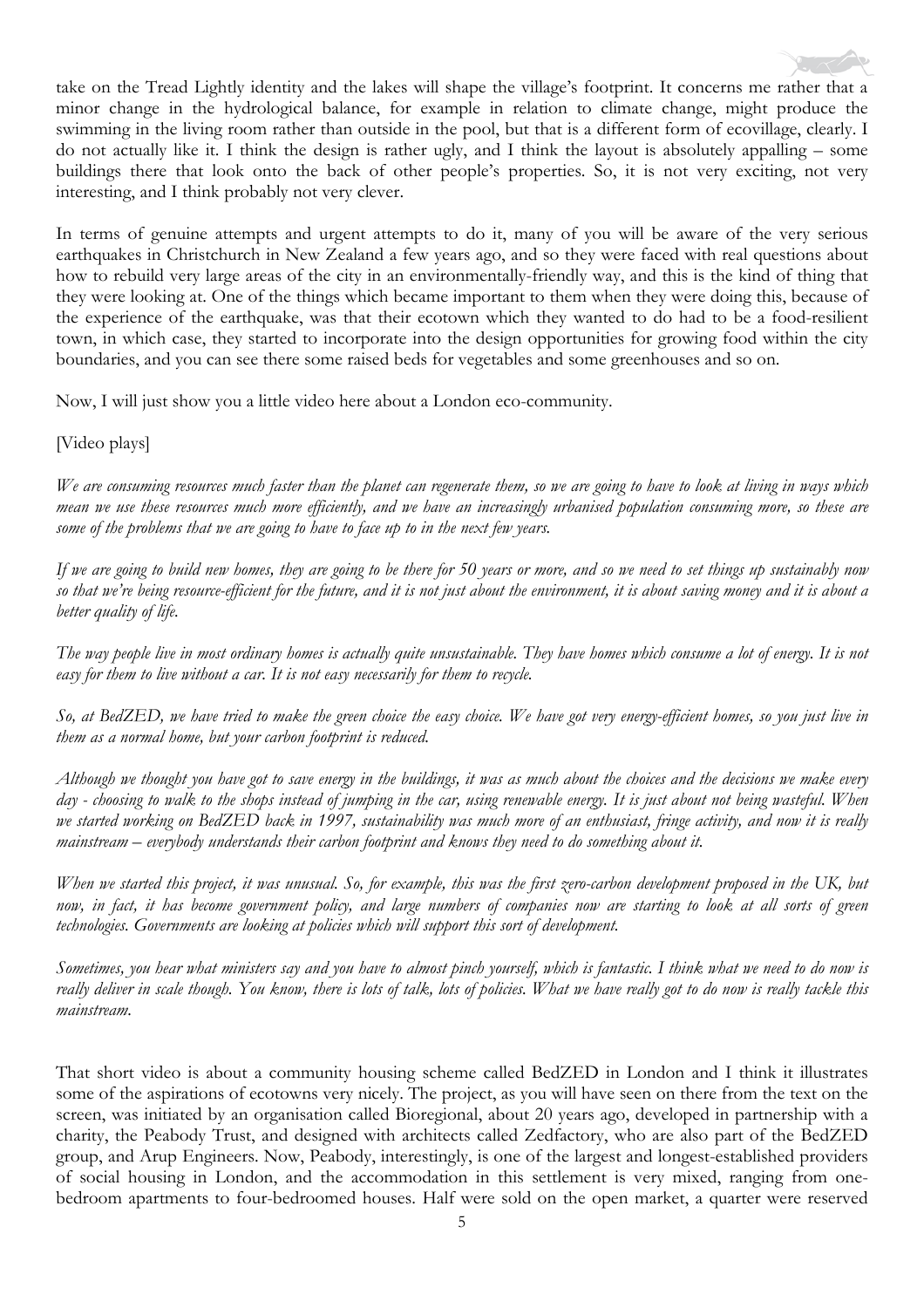for social or low-cost rent by Peabody, and the remaining quarter were for shared-ownership, which, at the time, was said to be a lower cost way of buying a house. That might be a bit more debatable but, at least in the first instance, it is a lower-cost way of buying a house. So, it looks attractive, and some of the indicators from this development are very positive. So, here, on the slide, some of those indicators… BedZED residents know a lot of their neighbours. There are things there about being inclusive, about the wealth of residents. Water consumption is only about 50% of the London average. Half of the construction materials came reasonably locally. It has got an on-site car-club and BedZED produces – said on here, it says zero-carbon, but it is actually 37% less carbon dioxide emissions from gas and electricity than an average development of the same size and mix of uses. Now, when this was produced, this diagram, that last point in particularly, 37% was pretty good. Today, that is not enough, that is nowhere near enough to hit the current targets. Setting aside the water issue, the water system that they use has been very, very unsuccessful and difficult to manage. It has had all sorts of technical problems. But even bearing that in mind, this is not actually an ecotown. People travel out, by car or by other mechanisms, to work elsewhere in London, for the most part. Also, as I said, in relation to the carbon dioxide, the criteria for eco status have tightened somewhat since this was developed.

Summarising where we are today, in general terms, with ecotown concepts, these settlements are intended, as it said in the video, to push residents towards environmental impact, with reduced energy and water use and waste generation, by design. One of the people in that video said we make it easy for people to do this. Communityrelated elements are seen as important – knowledge of neighbours and so on, and the mental and physical health of the residents, so walking, cycling and so on. Today, those settlements, these ecotowns, are also seen as having a stimulating role as exemplars for other kinds of housing areas.

I want to switch to look at the last couple of decades or so. Ecotown concepts…these are the sort of things that I have been talking about. What I have not picked up in here is the example settlements. These settlements are intended to inspire other developments.

Ecotowns have a very long history in the UK, from the early attempts of philanthropists and industrialists to accommodate their workforces in what were at least acceptable housing, in places like Port Sunlight, to other experimental settlements, such at Letchworth Garden City.

Here, we have got Letchworth Garden City. Some of you will be familiar with it, started in the early-1900s by Ebenezer Howard, and it has a population today of about 34,000 people. You can see, it is a garden city, but at that time, in the early 1900s, "garden" was synonymous with "eco". So, it is designed to be self-contained. It was a very low density of housing, a lot of green space, and self-contained in terms of resources, such as water and power, and community-focused within a constraining area of countryside where food could be grown and brought into the town. Not every house – despite the fact this is called a garden city, not every house had a garden. There was some industry. There were jobs. There was a railway that could take people elsewhere to work because, obviously, at this time, at the time it was planned, cars were not common. The housing was generally relatively inexpensive. Notably, in terms of entertainment and social activities - you may know the story about Letchworth – there was one pub, but it was not permitted to sell alcohol, in the interests of maintaining the good status of the residents.

Many of the main features of British urban design in the 20<sup>th</sup> Century owe their origins to Letchworth Garden City, and it has been described as "a social experiment on a par with the Welfare State, a social experiment that affected us all and still does", according to one commentator. It was followed by a raft of other developments, including the well-known British New Towns of the 1940s and 1950s, which had similar sorts of aspirations and experimented with architecture, social structure and degrees of self-containedness, particularly as car-ownership was growing rapidly and towns began to sprawl out into the countryside. Now, there is not time today to discuss the various aspirations towards this utopian living. Opinion of their successes has waxed and waned.

But I want to switch to around about 2007, when the term "ecotown" first really started to be used. This more recent story starts under a Labour Government, with the Environment Secretary, John Prescott, who began to suggest an approach to new housing development that seemed likely to be widely welcomed by the public. Now, you may draw political conclusions from this as we go through. It was picked up in May 2007 by Gordon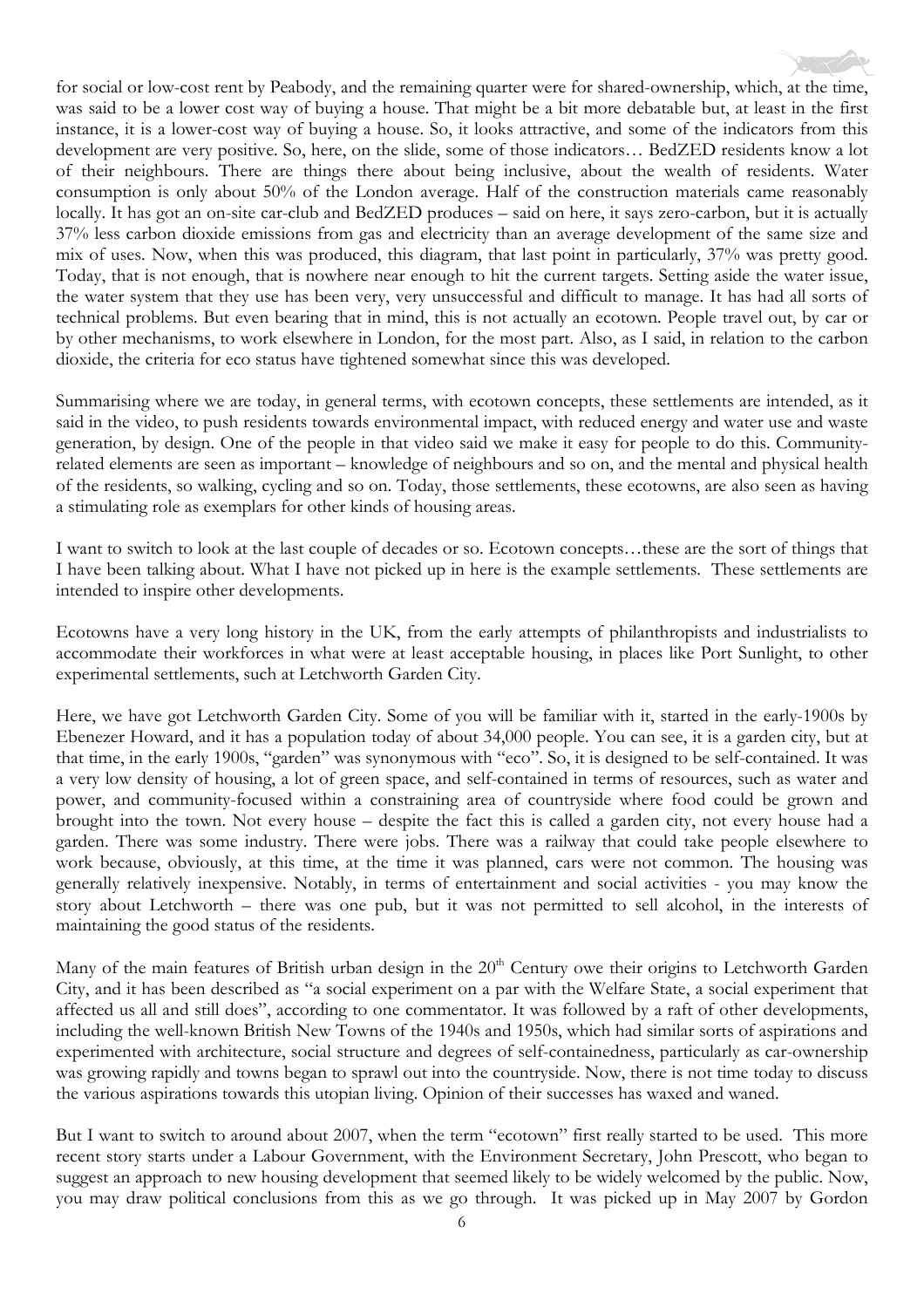Brown, who, just in the run-up to the election to be leader of the Labour Party and hence Prime Minister, he announced that it was the Government's intention to commission five ecotowns, totalling about 100,000 homes, and he was inspired by developments at Hammarby in Sweden.

The Hammarby model was really a model about how to develop towns in an environmentally-friendly way by lots of recycling and re-use of resources, so things like fuels and energy, energy from waste, minimising water, recovering nutrients from water, and so on, so lots of things on here, including those Envac systems that I showed in an earlier slide, and deep green settlements. But this is all about the physical nature of the environment. It is not very much about the social elements of the environment, that came later, but we have got biogas-fuelled vehicles and so on. So, this was an experiment done in Sweden.

Gordon Brown seemed to be particularly taken by that, and these principles, as I have said, related to the way the environment was managed in a circular fashion, were picked up widely in the press. In fact, some of the construction at Hammarby was subsequently revealed not to be ideal, and one of the things that has come to light recently is that there was widespread use of plastic-cladding on buildings, a technique, obviously, that has had disastrous repercussions at Grenfell Towers in London recently, and it is very widely-used in Hammarby. But what was said by commentators at the time was that these ecotowns were being suggested because the Government of the day's intention was to support a home-owning, asset-owning, wealth-owning democracy, so a political reason for suggesting these, and the thought was that these would be very, very popular with the public, and, indeed, in 2007, in July, a document entitled "Homes for the Future" was published, and by September of 2007 – this is all happening very quickly - on a tide of enthusiasm, the number of suggested towns had been doubled from five to 10, with one in each region. I think there are 10 on here. So that was 2007.

In fact, what happened subsequently was 57 proposals were submitted by a variety of people for consideration. A cynical view would say these were a dog's breakfast. Some of them were principally rejected housing estate schemes with a greenwash over it, saying, well, these are really nice, "everybody's got a garden", or whatever. Some of them had been rejected as planning applications previously. They had all sorts of different architecture, all sorts of different principles behind them, broadly, allegedly, environmentally-friendly. As I say, the number that was going to be approved went from five to ten, and then it went to fifteen, and then to twelve, and finally, it went back to four, in fact.

I have just put this image up just to remind us – and we will see several images like this – in fact, far from prompting widespread public acclaim, it prompted widespread public outrage, including something for Shrewsbury – that was a bit later. But there was widespread outrage. People did not like them at all. They did not want ecotowns, or indeed any other kinds of towns, in their areas, even though these had, allegedly, good credentials. The proposals were met with a barrage of disinformation. I just want to read you one of the things that was said about them. People talked about them swamping rural villages, generating massive traffic flows, loss of the greenbelt, damaging wildlife, risk of commuter settlements, and that they would skew investment away from refurbishing inner cities and redesigning inner cities. The planners liked them, actually, the planners liked them very much. Architects liked them very much. Particularly, one of the planning organisations, or a spokesman from one of the planning organisations, talked about the opposition that emerged to these things, describing it as "a tide of bile, nostalgia, disinformation, selfishness, paranoia, and smear tactics to cast doubt on the plans". So, a lot of differences of opinion here…

This largely emerged and escalated when the actual locations of some of these ecotowns were announced. Now, interestingly here, you see Scotland has disappeared altogether from the proposals. Originally, there was a proposal to have an ecotown in every region, as a kind of demonstration, but, as I say, in this instance, Scotland, the Scottish proposal, at Cardenden in Fife, disappeared, and in fact, the proposals changed. There was a bewildering set of changes in the proposals, absolutely impossible to follow. I tried to do a series of maps showing what had come and gone – it is impossible. In the middle of this, some planning policy was issued, and, to compound the problem, the standards that were required by these settlements, in terms of the percentage of open space and the percentage of affordable housing and so on, kept being adjusted, and, in the middle of this sequence of course, well, a little later on from here, there was a change of government as well. Generally, what was happening is there was a move away from saying that ecotowns are just about recycling towards a position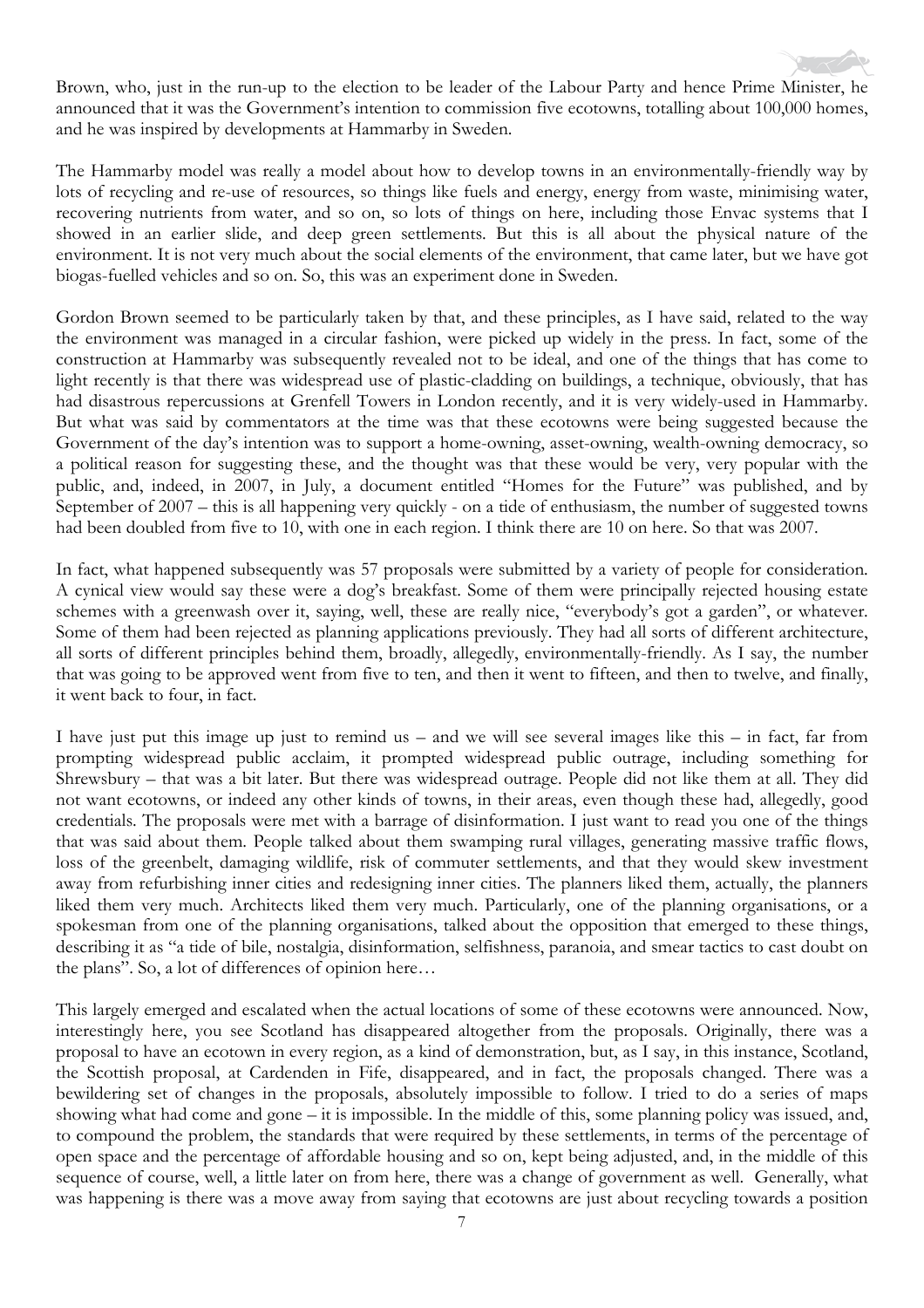that said this is much more about social aspects, such as jobs, and you can see why this happened – in 2008, in the middle of this, we had the economic crash, so a lot of concern about jobs.

This is to Ford. Ford is near the South Coast, in this diagram. We have got Ford objectors here saying, "No to an Ecotown – it's an Eco-Con!" and "A Good Time to Listen, Gordon". There is a word blocked out on that – I was curious as to what it might have been, but, anyway, I cannot tell, but "A Good Time to Listen".

There is another round of proposed sites being announced here. I cannot remember what date this was, and another round of objections. It is Fradley this time – I cannot remember where Fradley is, but "Fradley against Curborough Town". So, this is local residents objecting about a proposal that is near to them, of course – "Say No to Ecotowns".

What we ended up with in about 2010, or 2009, was actually only four proposals going through, and one of them was North-West Bicester, which is not actually on any of the previous submissions, and the one in the South-West, in Cornwall, the China Clay Community, which was on some of the previous maps there, it is called the Imerys China Clay Community, because the land was all owned by Imerys, and so they were wanting to increase the value of their landholding.

There is another set of objections there from Marston Vale – "Farming, Not Fabrication, for Marston Vale". Marston Vale is a greenfield site, as were many of the other sites.

So, there is the four that were left. Let us just have a look at the Imerys one. These are just images taken from Google Earth. So, you can see here what we are dealing with. We are dealing with several sites in an area that has been severely environmentally-damaged by china clay mining near St Austell. In fact, it is not an ecotown at all. It is five different housing estates around a hole in the ground, uncharitably. The total number of houses is very small. There is no way any of those could be a self-contained community, and they would put, obviously, traffic demands on the region, a region which is, in the summer most particularly, very, very busy. Looking more recently, it changed. By 2013, most of the sites had been dropped, but they are now proposing to build 1,500 homes at Penwithick, which is one of the sites that was on the site in the centre of the previous diagram. The others seem to have disappeared and there is just this one, this one proposal, which would include a primary school, a technical park, solar farms, and recreational areas, okay, so it is not just about recycling, there is some token given to some of the criteria for ecotowns.

Here is another one, Bicester, again, not part of the original proposals, in Oxfordshire. The first proposal, it says in here, was in 2009. It is not on most of the early maps at all. Bicester is an interesting one too because, any of you that know anything about Bicester, those of you that travel regularly in and out of Marylebone, as I do, will know what Bicester is famous for, and it is not ecology or environmental-friendliness, it is consumerism. If you have seen the nice people in those lovely little jackets standing in pill-box hats encouraging you onto trains to go shopping at the Bicester Shopping Village, that is what Bicester is about. So, there is North-West Bicester in 2009, but it is happening, and Bicester there, in the top-right of the image, the fields there, this is the North-West Bicester Ecotown in 2017. You can see it has started to be constructed. There is a school in the middle of the construction site there, housing emerging and so on.

What then do we learn from this sequence of changes and this recent history of ecotowns? Well, what we learn about is about competing influences. I have only put three in here on this Venn diagram. I think we have got an oscillation of opinion going on here about what is important. We have got three things I have identified here: the quality of life of the incoming population, which could be whether they have a job, whether they have a garden, what their house is like, how much it costs and so on; we have got issues to do with the retention of the countryside and farmland and ecological values – I am broadly putting that into a green circle there; and we have got architects pressing issues to do with the visual attraction of the buildings and the design concepts and so on, perhaps, as I said, a backdrop of individual hubris there for the people involved. The whole thing has a backdrop which is about national politics, about location-specific influences, about the state of the economy, about local politics, and about the profit from the land value increases and the construction activities. Those are the backdrop, and within that, we have lots of changes going on in attitudes. We have changes in the attitudes to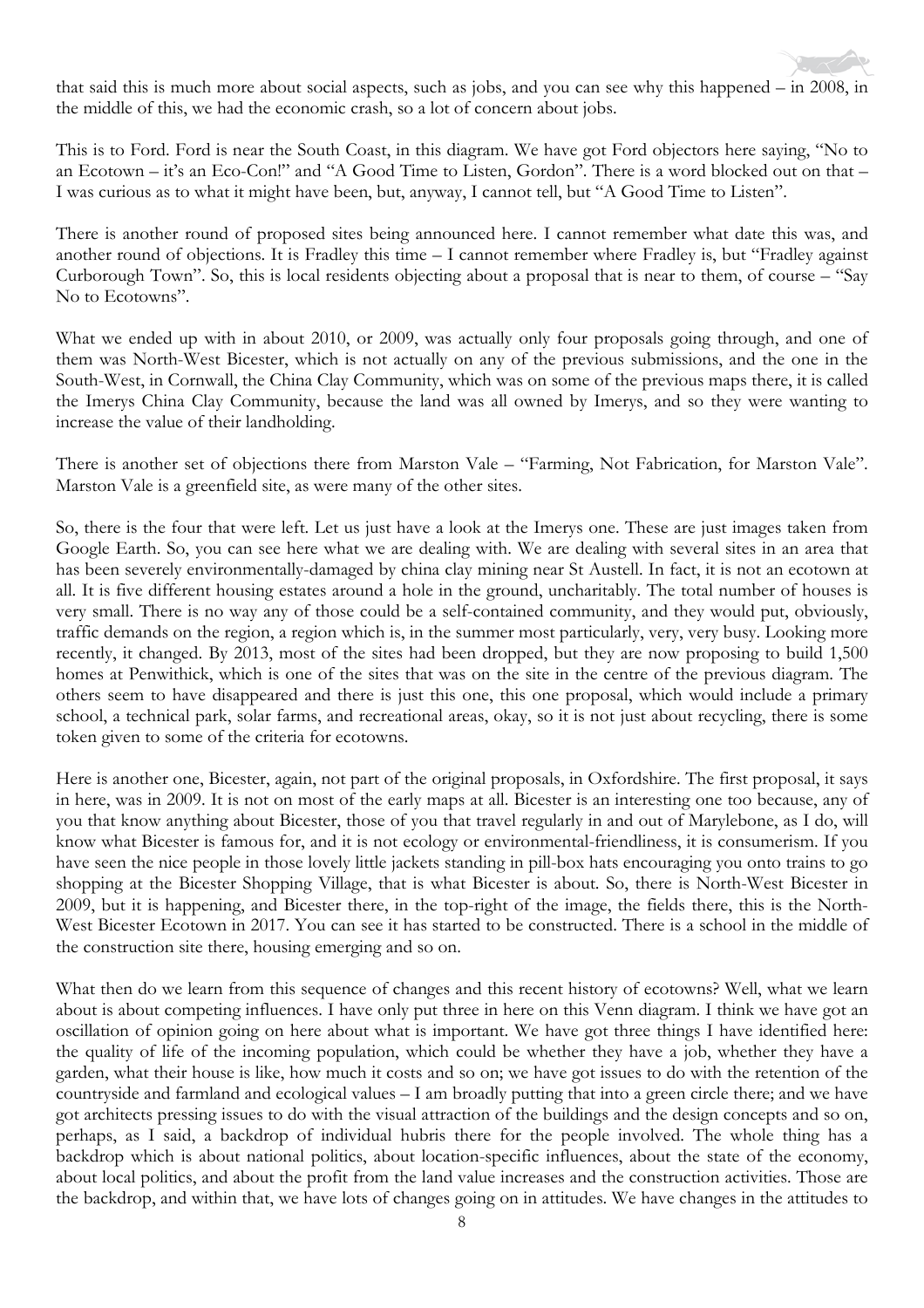jobs, for example. So, at the beginning, when we first looked in2007, jobs were not really on the agenda at all. It was issues about quality of life, in a physical sense, in terms of housing and so on, and meeting housing needs. Now, it is much more about social aspects and so on.

So, we have got competing influences then, things playing out on a national stage, and this competition between national policy and local interpretation, where, nationally, there is seen to be a very important need for housing, environmentally-friendly housing would be good, thought to be popular, and then locally, where people do not want it, of course, whether it is environmentally-friendly or not, or at least so it appears from the objections. We have very little information that confirms any of this opinion, and I think this is an interesting one.

Some of you may have guessed that I would talk briefly about wicked problems, but if you are not familiar with the terminology here, wicked problems are problems which are characterised by several different qualities. We have, in terms of accommodation and ecotowns, a wicked problem. We have a very poorly-formulated and complex problem, with physical and human and sociological dimensions and so on, where, if we do something somewhere, it has an impact on somewhere else, at another time, later or in another village and so on, many different stakeholders, we do not agree about what is important, we use the terminology in different ways, and we do not know if the problem – if we ever get there, has the problem been solved? Is Bicester, for example, going to be a proper ecotown? We just do not because we would not know if we got there, I suspect, if it was finished, if it ever is finished. In fact, there is probably no prospect of an end to it.

We also, in addition to talking about wicked problems - again, some of you will have come across this – there is now a new language here being used by researchers, about super-wicked problems, where time is running out and we do really have a pressing need for new accommodation, new homes for people in this country, where those, as it says here, "Those who cause the problem also seek to provide a solution," and the central authority needed to address the problem is weak or non-existent, or, in this case, divided, I think, between national and local interests, and people are taking policy decisions with very short-term time horizons. They are not thinking about the long-term. They are thinking, "Will this keep in Government?" or "Will this keep me in the public eye locally?" for example.

If we go back to Ebenezer Howard's garden city, he said this is compact, this is constrained. In fact, the density, the housing density, is very low, and we have got farmland all around it, a belt of land, he described it as, which, subsequently, we began to use the word "greenbelt" – it was incorporated into legislation and so on. But he said it is compact, and compact is good. Compact restricts your town, leaves the countryside untouched. He had not perhaps foreseen the advent of the motorcar. But there are other views on this, of course. Another view says, well, if we build towns that have lots of greenspace within them, they wo not be compact, but people will have access to this greenspace, and that may be important for mental health of residents. Now, we do not actually have very much information at all about whether the presence of greenspace impacts on people's mental health. It is not clear at all from the research. There is very little research, but it is commonly cited.

So, we have got these super-wicked problems. The characteristics of tackling wicked problems, or what is said to be important in tackling wicked problems is that there is plenty of dialogue, and certainly, in terms of key concepts in ecotown design today, as well as all those issues to do with natural capital and valuing greenspace and using space for multiple purposes, like having playgrounds which can provide floodwater storage and so on, the bottom but one of those points there is about collaborative and holistic planning, drawing on local community views. That is going to be very difficult, is it not, particularly since many of these proposals are led entirely these days from the private sector, almost entirely from the private sector.

This is just my concluding example. I live near Stratford-Upon-Avon myself, nowhere near where this is going to be, but this is the proposal at Long Marston in Stratford, near Stratford-Upon-Avon. So, you have got Stratford-Upon-Avon in the top-right of the map there, and Long Marston Airfield it was towards the centre of the image. This is a proposal which popped up around 2009 and it has been coming and going ever since, but what has happened recently is, in 2015, the Government dropped its proposals for ecotowns, almost altogether, but by 2017, we are back with something called Garden Villages, and this has been put forward in 2017 as a Garden Village, which has, again, different kinds of non-evidence-based environmental characteristics. If you